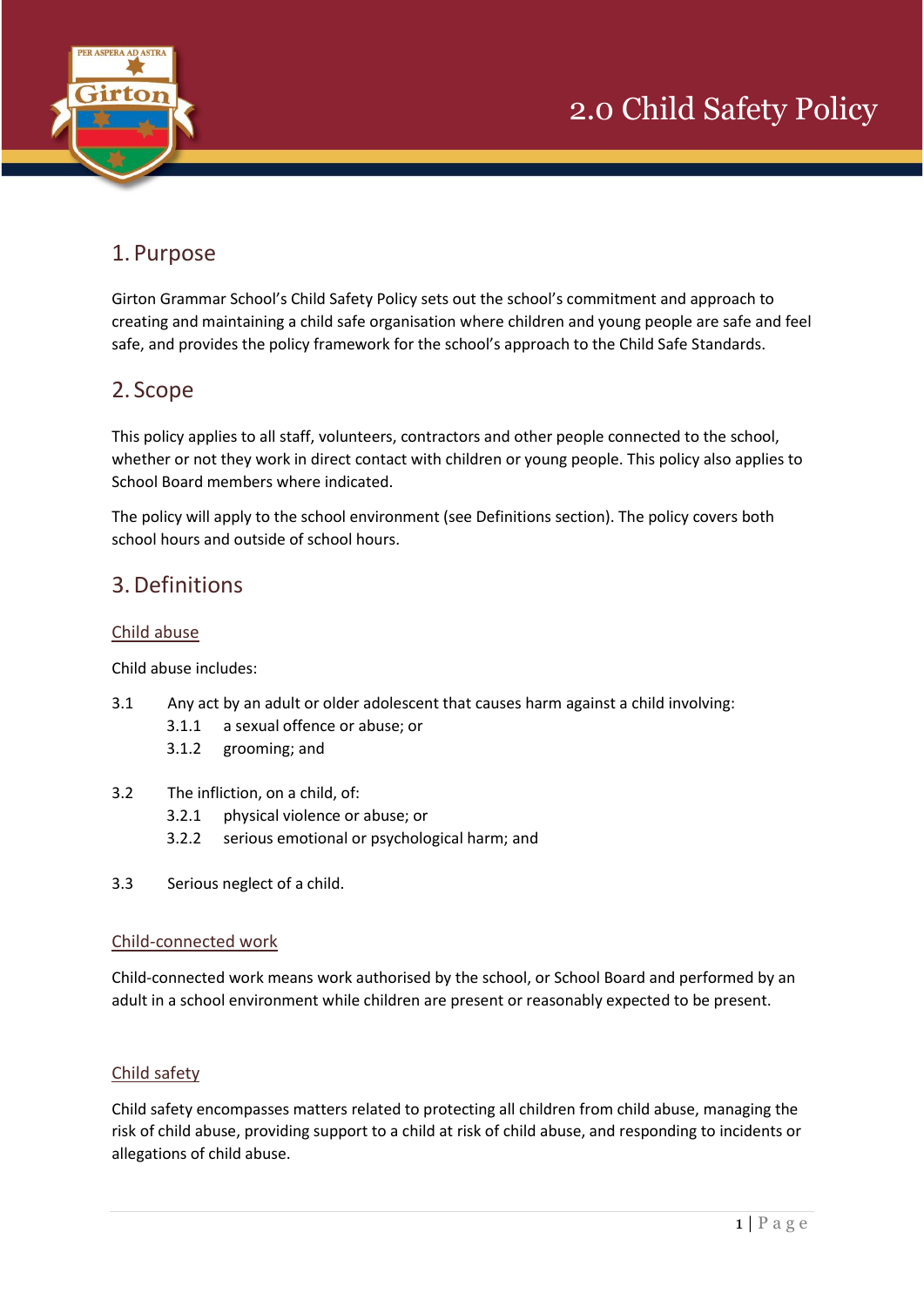



#### School environment

School environment means any physical or virtual place made available or authorised by the school for use by a child during or outside school hours, including:

- 3.4 All campuses of the school (Senior Campus; Junior Campus; Gymnasium);
- 3.5 Online school environments (including email and intranet systems); and
- 3.6 Other locations provided by the school for a child's use (including, but not limited to, locations used for school camps, sporting events, excursions, competitions, homestays, and other school activities or events)

#### School staff

School staff means an individual working in a school environment who is:

- 3.7 employed by Girton Grammar School;
- 3.8 directly engaged or employed by the Board; or
- 3.9 a volunteer, including parents or
- 3.10 a contracted service provider (whether or not a body corporate or any otherperson is an intermediary).
- 3.11 other people connected to the school including alumni or visitors

# 4 Statement of commitment to child safety and child safety principles

Girton Grammar School is committed to the safety and wellbeing of all children and young people. This is to be the primary focus of our care and decision-making.

Girton Grammar School has zero tolerance for any form of child abuse.

We are committed to providing a child safe environment where children and young people are safe and feel safe, and their voices are heard about decisions that affect their lives. Our child safe policies, procedures, strategies and practices will be inclusive of the needs of all children, particularly Aboriginal and Torres Strait Islander children, children from culturally and linguistically diverse backgrounds, children with disabilities, children who are vulnerable, Out of Home Care (OoHC) students and international students.

Every person involved in Girton Grammar School has a responsibility to understand the important and specific role they play individually and collectively to ensure that the wellbeing and safety of all children and young people is at the forefront of all they do and every decision they make.

At Girton, we understand that children need adults to be their advocates.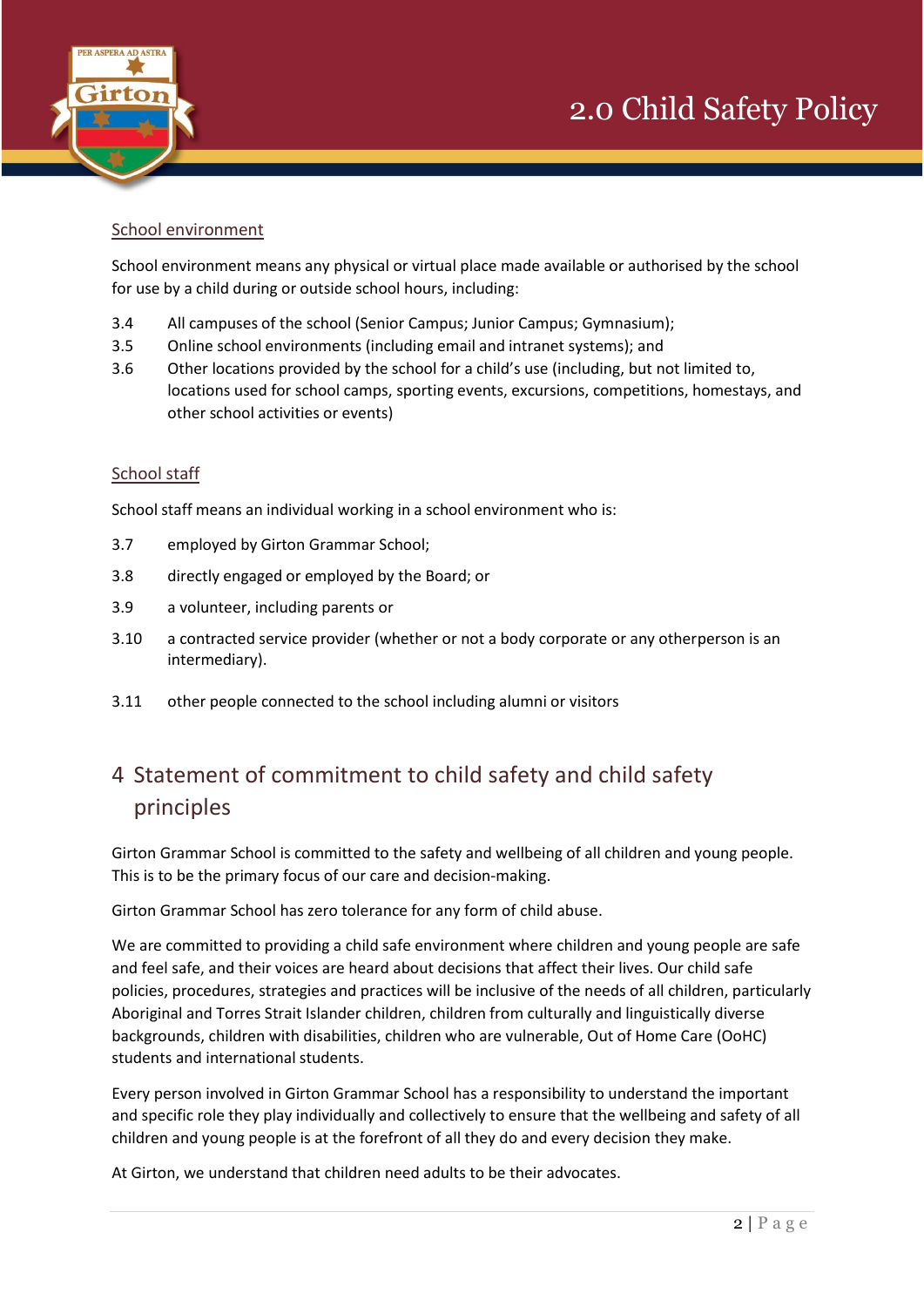



### Child safety principles

In its planning, decision-making and operations, Girton Grammar will:

- 4.1 Take a preventative, proactive and participatory approach to child safety;
- 4.2 Value and empower children to participate in decisions which affect their lives;
- 4.3 Foster a culture of openness that supports all persons to safely disclose risks of harm to children;
- 4.4 Respect diversity in cultures and child rearing practices while keeping child safety paramount;
- 4.5 Provide written guidance on appropriate conduct and behaviour towards children;
- 4.6 Engage only the most suitable people to work with children and have high quality staff and volunteer supervision and professional development;
- 4.7 Ensure children know who to talk with if they are worried or are feeling unsafe, and that they are comfortable and encouraged to raise such concerns;
- 4.8 Report suspected abuse, neglect or mistreatment promptly to the appropriate authorities;
- 4.9 Share information appropriately and lawfully with other organisations where the safety and wellbeing of children is at risk; and
- 4.10 Value and encourage open and frequent dialogue about Child Safety between families and the school

### 5 Policy

#### Strategies to embed a child safe culture

Girton Grammar School's culture encourages staff, students, parents and the school community to raise, discuss and scrutinise child safety concerns. This makes it more difficult for abuse to occur and remain hidden.

All child safety documents, including this policy, the [Child Safety Code of Conduct](https://astra.girton.vic.edu.au/send.php?id=115896), the school's [Child](https://astra.girton.vic.edu.au/send.php?id=171648)  [Safety Responding and Reporting Obligations](https://astra.girton.vic.edu.au/send.php?id=171648) and Procedure[s, Identifying and Responding to All](https://astra.girton.vic.edu.au/send.php?id=167805)  [Forms of Abuse in Victorian Schools](https://astra.girton.vic.edu.au/send.php?id=167805) and the [Four Critical Actions for Schools](https://astra.girton.vic.edu.au/send.php?id=167804) are readily available via Astra for all staff, students and parents to read at any time.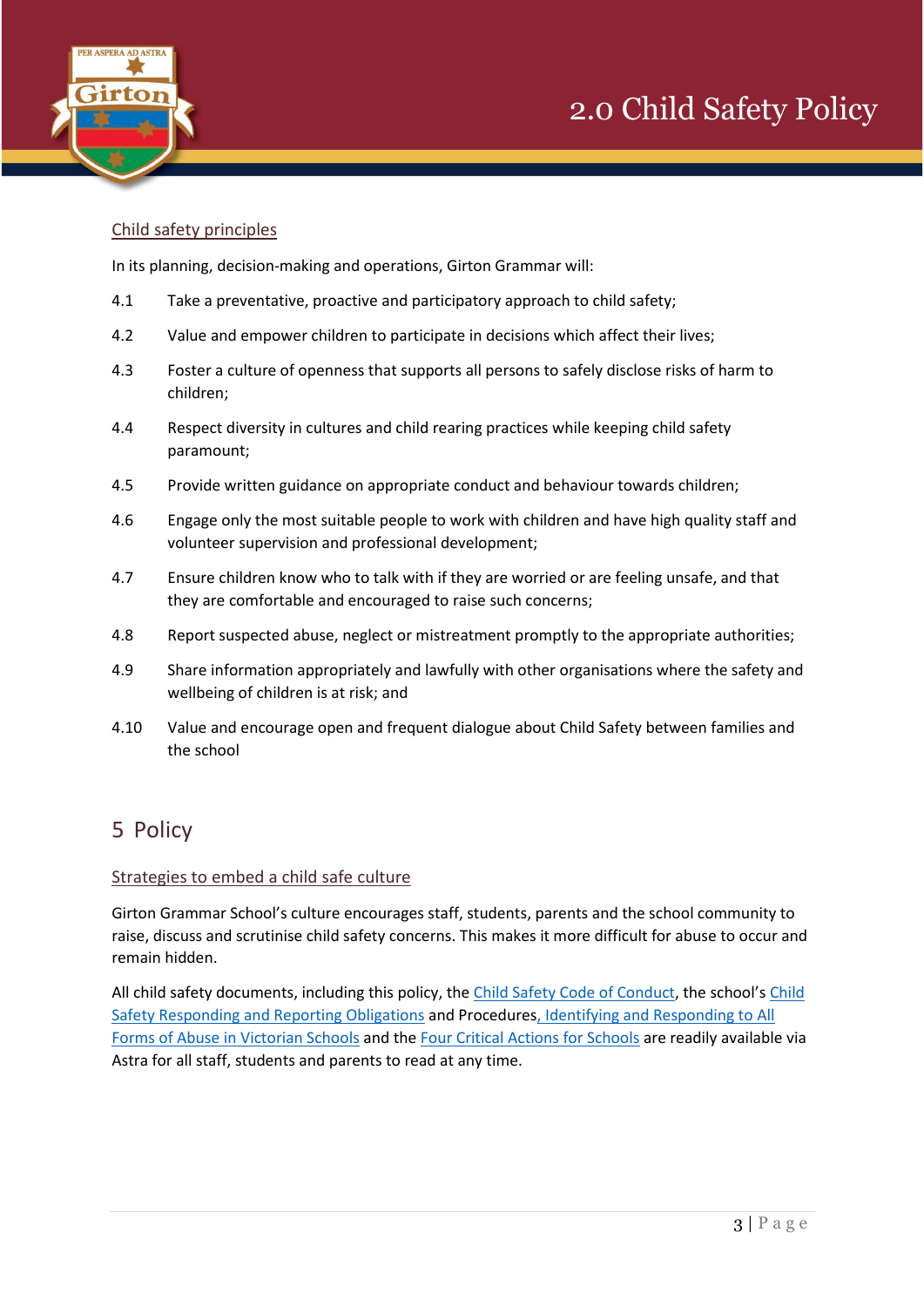

Child safety is everyone's responsibility. **All school staff** are required to:

- 5.1 Act in accordance with the school's Child Safety Code of Conduct, which clearly sets out the difference between appropriate and inappropriate behaviour
- 5.2 Act in accordance with the Child Safety Responding and Reporting Obligations (including Mandatory Reporting) Policy and Procedures at all times, including following th[e Four](https://astra.girton.vic.edu.au/send.php?id=167804)  [Critical Actions for Schools](https://astra.girton.vic.edu.au/send.php?id=167804) where necessary
- 5.3 Undertake annual guidance and training on child safety
- 5.4 Act in accordance with their legal obligations, including:
	- 5.4.1 Failure to disclose offence (applies to all adults)
	- 5.4.2 Duty of care (applies to all school staff)
	- 5.4.3 Mandatory reporting obligations (applies to all mandatory reporters, including teachers, principals, registered psychologists, religious Ministry, and registered nurses)
	- 5.4.4 Failure to protect offence (applies to a person in a position of authority within the school)
	- 5.4.5 Reportable conduct obligations (applies to all school staff in reporting conduct to the principal, and applies to the principal in reporting to Employee Conduct Branch)
	- 5.4.6 Organisational duty of care (applies to the school as an organisation)
	- 5.4.7 For more information on these obligations, see [Identifying and Responding to All forms of Abuse in Victorian Schools](https://astra.girton.vic.edu.au/send.php?id=167805)

As part of Girton Grammar's child safe culture, school leadership (including the Head and Deputy Head) will:

- 5.5 Consider the diversity of all children, including (but not limited to) the needs of Aboriginal and Torres Strait Islander children, children from culturally and linguistically diverse backgrounds, children with disabilities, children who are vulnerable, Out of Home Care (OoHC) students and International students, when implementing the Child Safe Standards
- 5.6 Ensure that child safety is a regular agenda item at school leadership meetings and staff meetings
- 5.7 Encourage and enable staff professional learning and training to build deeper understandings of child safety and prevention of abuse
- 5.8 Ensure that no one is prohibited or discouraged from reporting an allegation of child abuse to a person external to the school or from making records of any allegation

As part of Girton Grammar's child safe culture, **All School Staff** are required to:

5.9 Complete annual training on Mandatory Reporting and Child Safety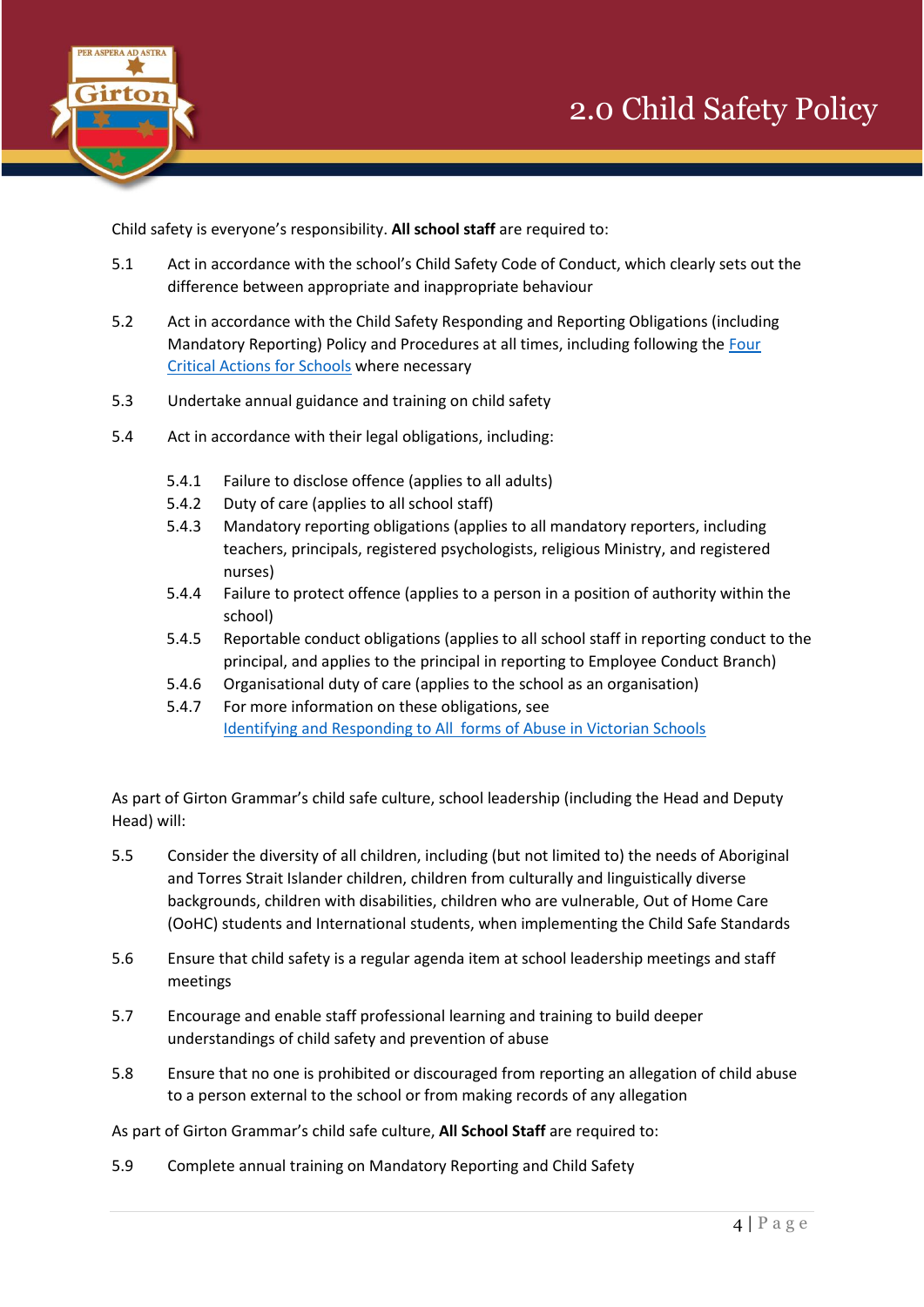

- 5.10 Read and acknowledge the school's [Child Safety Code of Conduct](https://astra.girton.vic.edu.au/send.php?id=115896) on induction, and maintain familiarity with that document annually.
- 5.11 Read and acknowledge the school's [Child Safety Responding and Reporting Obligations](https://astra.girton.vic.edu.au/send.php?id=171648) [Policy](https://astra.girton.vic.edu.au/send.php?id=171648) on induction, and maintain familiarity with that document
- 5.12 Read the school's Child Safety Policy (this document) on induction, and maintain familiarity with that document

As part of Girton Grammar's child safe culture, in performing the functions and powers given to them under the Education and Training Reform Act 2006, **School Board Members** will:

- 5.13 Ensure that child safety is a regular agenda item at Board meetings
- 5.14 Consider the diversity of all children, including (but not limited to) the needs of Aboriginal and Torres Strait Islander children, children from culturally and linguistically diverse backgrounds, children with disabilities, children who are vulnerable, Out of Home Care (OoHC) students and International students, when making decisions regarding the Child Safe Standards
- 5.15 Undertake annual guidance and training on child safety, such as the Victorian Child Safe Standards – We All Have a Role to Play Training Module (Litmos)
- 5.16 Approve the Child Safety Code of Conduct to the extent that it applies to school board members, and if updated, note the new document in its School Board meeting minutes

School leadership will maintain records of the above processes.

### Roles and responsibilities

School leaders will ensure that each person understands their role, responsibilities and behaviour expected in protecting children and young people from abuse and neglect. Staff will comply with the school's Child Safety Code of Conduct, which sets out clearly the difference between appropriate and inappropriate behaviour.

Specific child safety responsibilities:

- 5.17 Head of Senior School and Head of Junior School are responsible for reviewing and updating the Child Safety Policy every 3 years.
- 5.18 Head of Senior School and Head of Junior School are responsible for monitoring the school's compliance with the Child Safety Policy. The school community should approach the Head of Student Engagement (Senior School) and Head of Junior School if they have any concerns about the school's compliance with the Child Safety Policy.
- 5.19 Head of Senior School and Head of Junior School are responsible for informing the school community about this policy, and making it publicly available.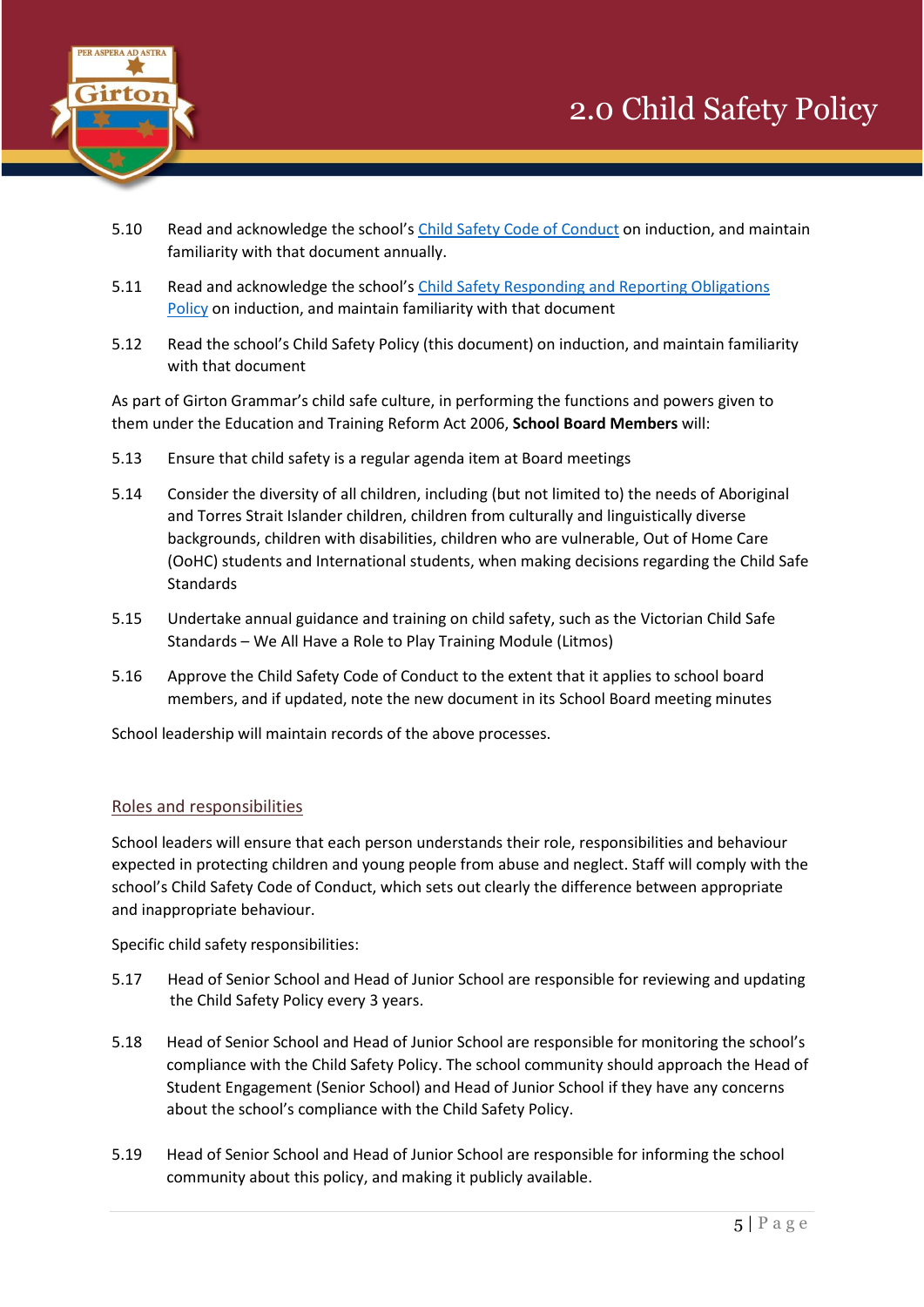

- 5.20 Head of Student Engagement is responsible for communicating with International Students and their parents or carers regarding child safety and reporting of concerns. The school recognises that students and families from diverse cultural or linguistic backgrounds may need assistance in accessing the school Child Safety policies and support structures.
- 5.21 Other specific roles and responsibilities are named in Girton Grammar School's other child safety policies and procedures, including the Child Safety Responding and Reporting Policy, and Risk Assessment Register.

### Recruitment

- 5.22 Girton Grammar School ensures we comply with child safe recruitment practices and clearly articulates its commitment to Child Safety to all prospective employees.
- 5.23 All prospective employees and volunteers are required to maintain a valid Working with Children Check.

#### Training and supervision

Training and education is important to ensure that everyone in the school understands that childsafety is everyone's responsibility.

Our school culture aims for all staff and volunteers (in addition to parents/carers and children) to feel confident and comfortable in coming forward with any allegations or suspicions of child abuse or child safety concerns. We train our staff and volunteers to identify, assess, and minimise risks of child abuse and to detect potential signs of child abuse. This training occurs annually or more often as required.

We also support our staff and volunteers through ongoing supervision to develop their skills to protect children from abuse, to promote the cultural safety of Aboriginal and Torres Strait Islander children and children from linguistically and/or diverse backgrounds, and the safety of children with a disability, international students residing with relatives and vulnerable children.

New employees and volunteers will be inducted into the school, including by being referred to the Child Safety Policy (this document), the [Child Safety Code of Conduct,](https://astra.girton.vic.edu.au/send.php?id=115896) and the [Child Safety](https://astra.girton.vic.edu.au/send.php?id=171648) Responding and [Reporting Obligations](https://astra.girton.vic.edu.au/send.php?id=171648) Policy via Astra. They will also be supervised regularly to ensure they understand our school's commitment to child safety, and that their behaviour towards children is safe and appropriate. All employees of our school will be monitored and assessed via regular performance review to ensure their continuing suitability for childconnected work. Any inappropriate behaviour will be reported by school staff to the Head or Deputy Head and will be managed in accordance with Girton Grammar's Child Safety Responding and Mandatory Reporting Obligations Policy where required.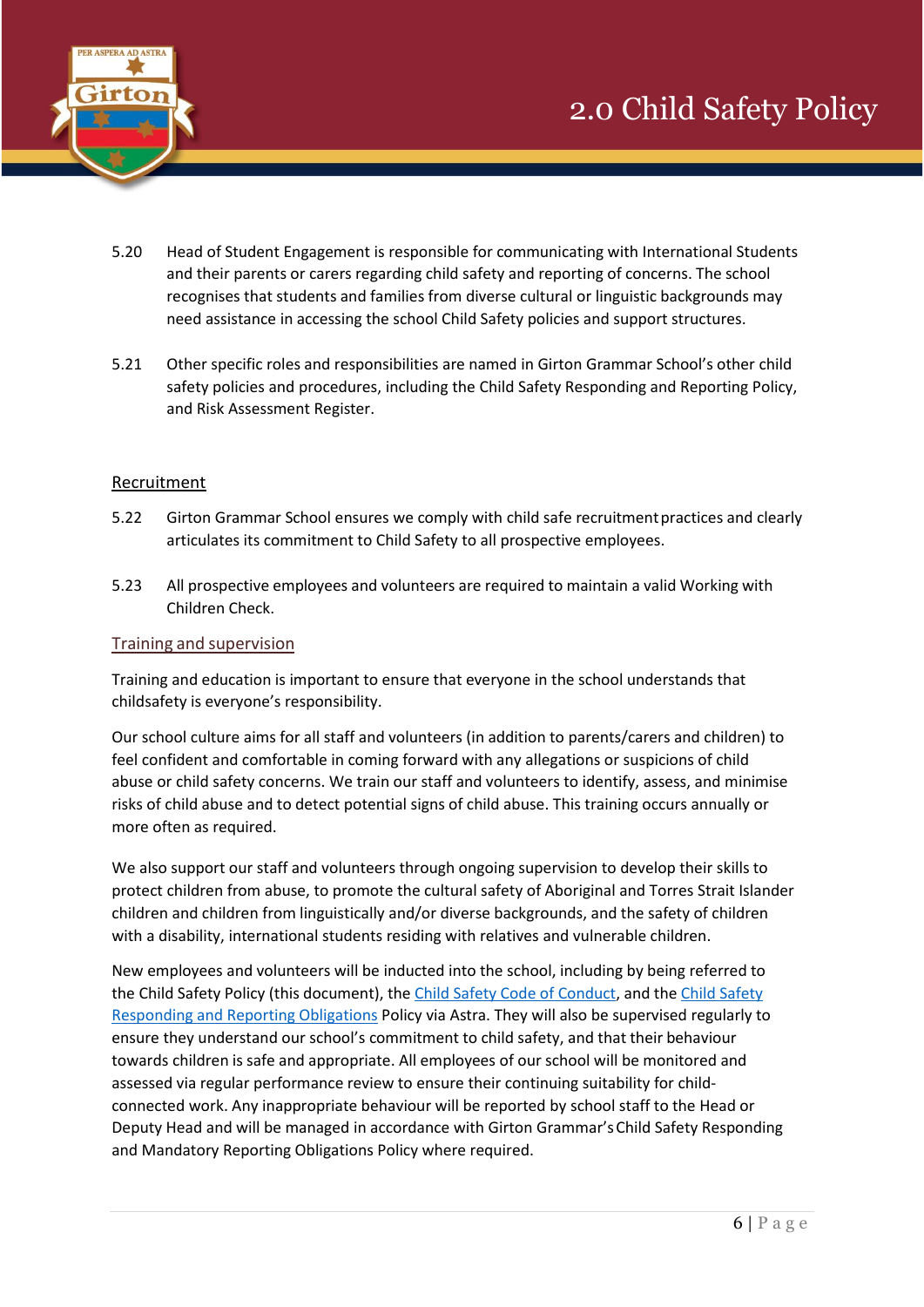

#### Reporting a child safety concern or complaint

The school has clear expectations for all staff and volunteers in making a report about a child or young person who may be in need of protection. All staff (including School Board Members) must follow the school's Child Safety Responding and Mandatory Reporting Obligations Policy, including following the [Four Critical Actions for Schools](https://astra.girton.vic.edu.au/send.php?id=167804) if there is an incident, disclosure or suspicion of child abuse. Immediate actions should include reporting their concerns to DFFH Child Protection, Victoria Police and/or another appropriate agency and notifying the Head or a member of the school leadership team of their concerns and the reasons for those concerns.

Girton Grammar will never prohibit or discourage school staff from reporting an allegation of child abuse. The school will always take action to respond to a complaint in accordance with the school's Child Safety Responding and Mandatory Reporting Obligations Policy. In accordance with Action 4 of the Four Critical Actions for Schools, Girton Grammar will provide ongoing support for students affected by child abuse.

The Child Safety Responding and Reporting Obligations Policy can be found [here.](https://astra.girton.vic.edu.au/send.php?id=171648)

#### Risk reduction and management

Girton Grammar believes the wellbeing of children and young people is paramount, and is vigilant in ensuring risk management processes, found in the school's risk assessment register. The school recognises there are potential risks to children and young people and will take a risk management approach by undertaking preventative measures.

We will identify and mitigate the risks of child abuse in school environments by taking into account the nature of each school environment, the activities expected to be conducted in that environment and the characteristics and needs of all children expected to be present in that environment.

Girton Grammar School monitors and evaluates the effectiveness of the actions it takes to reduce or remove risks to child safety, more information can be found in the school's risk assessment register.

#### Listening to, communicating with and empowering children

Girton Grammar has developed a safe, inclusive and supportive environment that involves and communicates with children, young people and their parents/carers. We encourage child and parent/carer involvement and engagement that informs safe school operations and builds the capability of children and parents/carers to understand their rights and their responsibilities. Our school is committed to supporting and encouraging students to use their voice to raise and share their concerns with a trusted adult at any time of need. Students can access information on how to report abuse via their House Tutor, classroom teacher or other staff member.

When the school is gathering information in relation to a complaint about alleged misconduct with or abuse of a child, the school will listen to the complainant's account and take them seriously,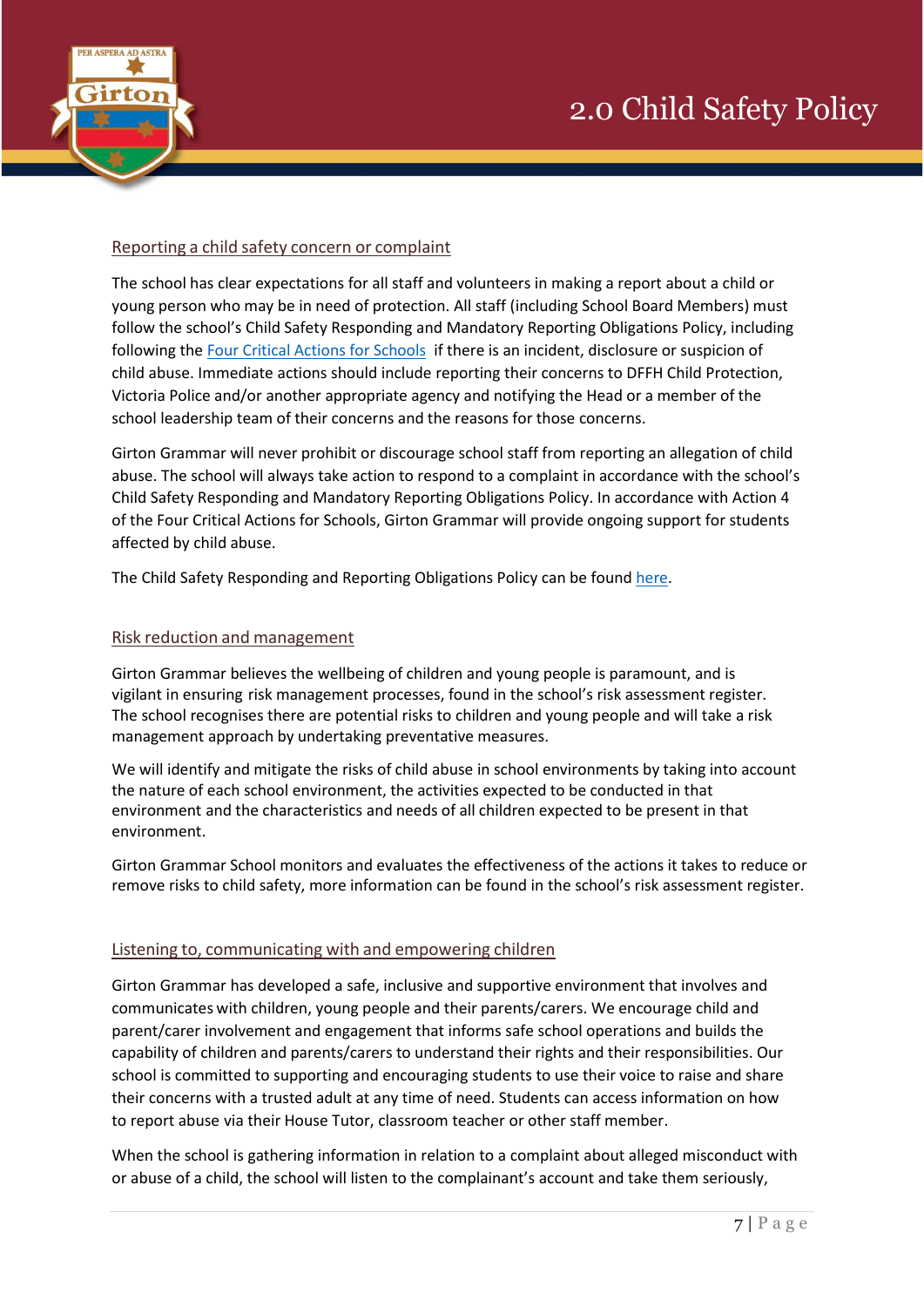



check understanding and keep the child (and/or their parents/carers, as appropriate) informed about progress.

The school will promote the Child Safe Standards in ways that are readily accessible, easy to understand, and user-friendly to children, including:

- 5.24 All of our child safety policies and procedures will be available for the students and parents/carers at Girton Grammar to read via Astra
- 5.25 PROTECT Child Safety posters will be displayed across the school
- 5.26 the Four Critical Actions are actively taught to mandatory reporters and other school staff, and
- 5.27 the Child Safe Standards are addressed and explained at year level assemblies or parent information sessions and via the school newsletter.
- 5.28 Child abuse prevention, support information and reporting processes are explained to students at age appropriate levels through the academic programs from Preparatory to Year 12.

The school will use its health and wellbeing programs to deliver appropriate education to its students about:

- 5.29 standards of behaviour for students attending the school;
- 5.30 healthy and respectful relationships (including sexuality);
- 5.31 resilience; and
- 5.32 child abuse awareness and prevention.

### Communications

This school is committed to communicating our child safety strategies to the school community through:

- 5.33 Ensuring that the Child Safety Policy (this document), Code of Conduct, and the Child Safety Responding and Mandatory Reporting Obligations Policy are available via Astra
- 5.34 Ensuring that child safety is a regular agenda item at school leadership meetings and staff meetings for discussion
- 5.35 Communicating aspects of this policy in staff induction sessions, at student assemblies and parent/carer information sessions and via the school eLink newsletter.